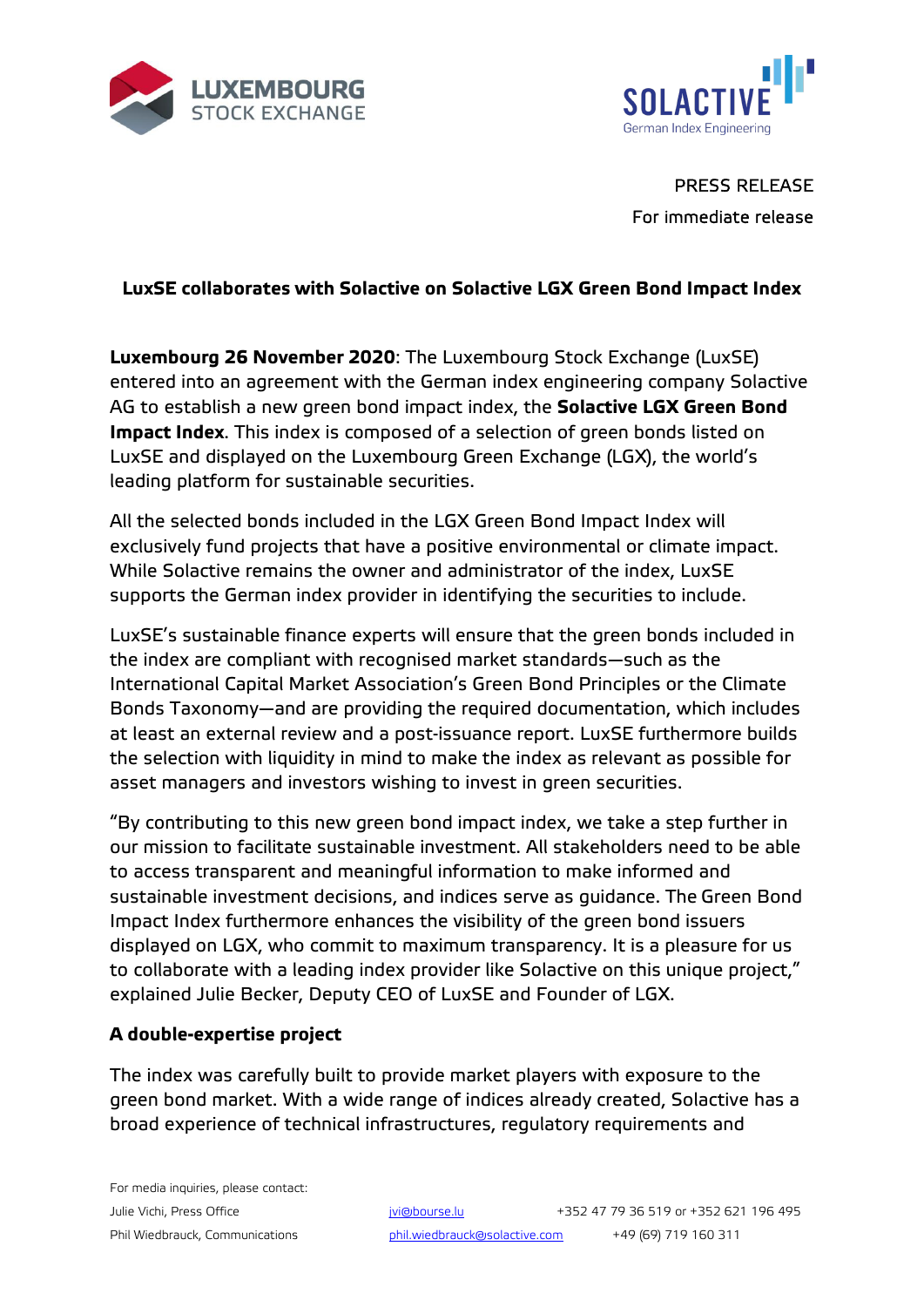



security standards, and offers the end-user a smooth experience. LuxSE adds to this technical expertise its in-depth knowledge of sustainable finance and the right data to mirror the green bond market accurately.

"As assets in the ESG space grow tremendously, the number of existing ESG products leave investors with a maze of opportunities. I am very happy that Solactive, with the expertise of LuxSE, is able to connect investors with meaningful investment opportunities via the Green Bond Impact Index, which serves as a transparent benchmark towards a greener future," commented Timo Pfeiffer, Chief Markets Officer at Solactive.

## **A new product for the LGX Hub**

The Solactive LGX Green Bond Impact Index is the latest initiative by the Luxembourg Green Exchange, which was rewarded a UN Global Climate Action Award 2020 in the category of Financing for Climate-Friendly Investment for its leading role in sustainable finance.

In 2020, LuxSE has established several services linked to sustainable finance. In May, LuxSE launched the LGX Academy to offer formalised sustainable finance courses to various market players and raise awareness on green, social and sustainable investments, related standards, applicable regulation and current market practice. In September, LuxSE added the LGX DataHub, a centralised database of structured data on a wide range of green, social and sustainability bonds.

To explore the Solactive LGX Green Bond Impact Index, go to <https://lgxhub.bourse.lu/index>